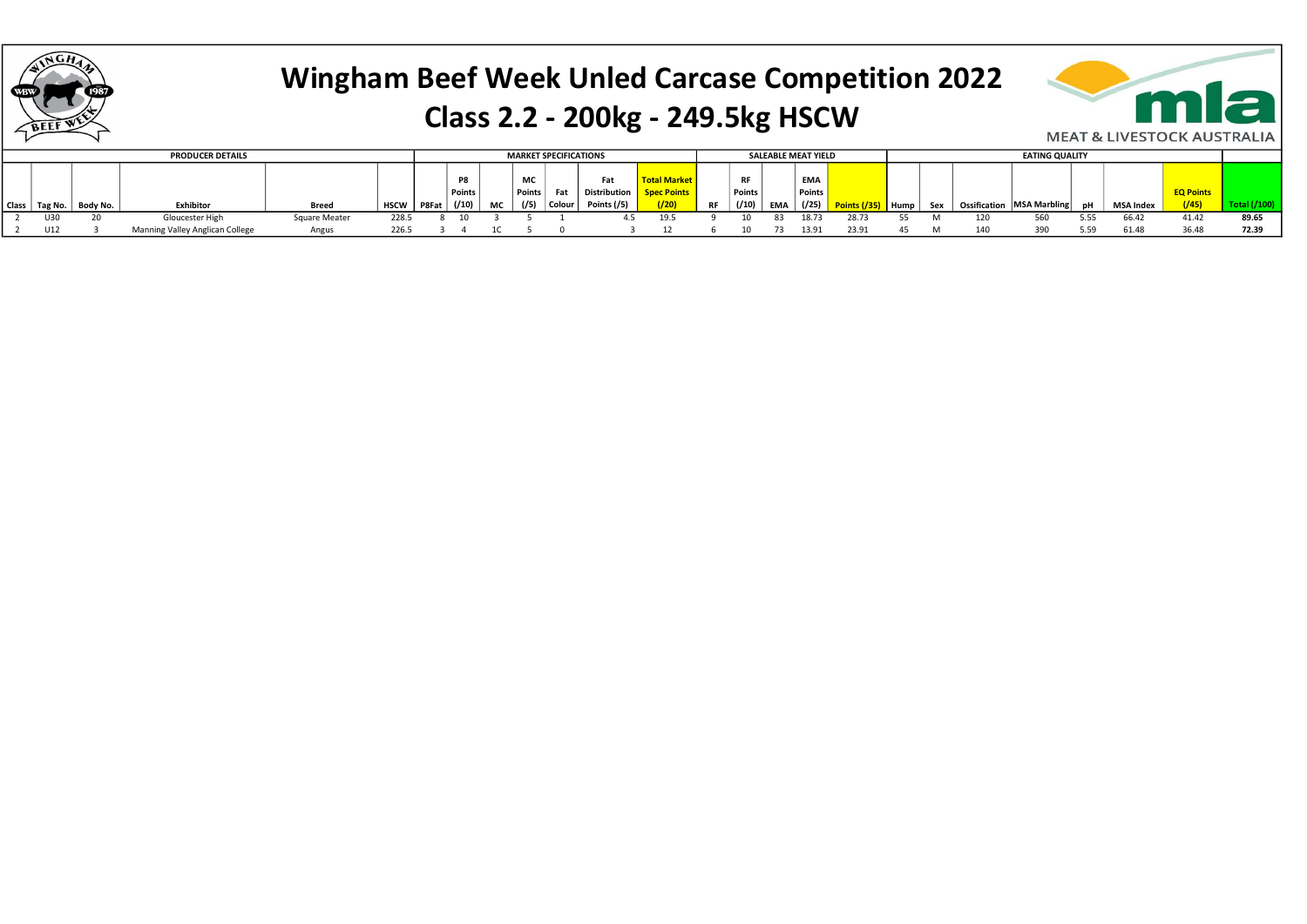

# Wingham Beef Week Unled Carcase Competition 2022

#### Class 2.2 - 200kg - 249.5kg HSCW



|                 |          | <b>PRODUCER DETAILS</b>         |                        |             |       | <b>MARKET SPECIFICATIONS</b> |    |              |        |                            |                                           |    | <b>SALEABLE MEAT YIELD</b> |     |                      |              |      |     |              |                     |      |           |                  |                     |
|-----------------|----------|---------------------------------|------------------------|-------------|-------|------------------------------|----|--------------|--------|----------------------------|-------------------------------------------|----|----------------------------|-----|----------------------|--------------|------|-----|--------------|---------------------|------|-----------|------------------|---------------------|
|                 |          |                                 |                        |             |       | P8<br>Points                 |    | МC<br>Points | Fat    | Fat<br><b>Distribution</b> | <b>Total Market</b><br><b>Spec Points</b> |    | <b>RF</b><br>Points        |     | <b>EMA</b><br>Points |              |      |     |              |                     |      |           | <b>EQ Points</b> |                     |
| Class   Tag No. | Body No. | Exhibitor                       | <b>Breed</b>           | <b>HSCW</b> | P8Fat | (/10)                        | МC | (75)         | Colour | Points (/5)                | (20)                                      | RF | (10)                       | EMA | ( / 25)              | Points (/35) | Hump | Sex | Ossification | <b>MSA Marbling</b> |      | MSA Index | $\sqrt{(45)}$    | <b>Total (/100)</b> |
| U15             |          | St Marys College Gunnedah       | Limousin X Murray Grey | 288.0       | 13    |                              |    |              |        | 4.5                        | 19.5                                      |    |                            | 100 | 21.82                | 31.82        |      |     |              | 400                 | 5.42 | 64.59     | 39.59            | 90.91               |
| U3              |          | Yalumba Murray Greys            | Murray Grey            | 267.0       |       |                              |    |              |        |                            |                                           |    |                            |     | 21.73                | 31.73        | 60   | M   | 110          | 330                 | 5.42 | 63.36     | 38.36            | 89.09               |
| U19             |          | St Catherine's Catholic College | Murray Grey            | 279.0       |       |                              |    |              |        |                            | 19                                        |    |                            | 103 | 24.14                | 34.14        |      | M   | 140          | 350                 | 5.43 | 60.78     | 35.78            | 88.92               |
| U27             |          | St Marys College Gunnedah       | Red Angus X Shorthorn  | 290.5       |       |                              |    |              |        | 4.5                        | 19.5                                      |    |                            |     | 19.09                | 29.09        | 75.  | M   | 130          | 460                 | 5.47 | 63.8      | 38.8             | 87.39               |
| U17             |          | St Stanislaus College           | Angus X Hereford       | 292.0       | 13    |                              |    |              |        |                            |                                           |    |                            |     | 16.95                | 26.95        | 60   | M   | 140          | 470                 | 5.42 | 63.23     | 38.23            | 84.18               |
| J28             |          | Yalumba Murray Greys            | Murray Grey            | 256.5       |       |                              |    |              |        |                            | 14                                        |    |                            | 01  | 20.18                | 30.18        |      | M   | 110          | 370                 | 5.43 | 64.08     | 39.08            | 83.26               |
| U34             | 352      | Glenyarra                       | Shorthorn              | 282.0       |       |                              |    |              |        | 3.5                        | 18.5                                      |    |                            | 87  | 15.86                | 25.86        | 75.  | M   | 150          | 340                 | 5.47 | 59.69     | 34.69            | 79.05               |
| J29             | 19       | Goulburn High School            | Murray Grey            | 279.0       |       |                              |    |              |        |                            |                                           |    |                            |     | 20.14                | 30.14        |      | M   | 110          | 200                 | 5.41 | 61.26     | 36.26            | 78.40               |
| U14             |          | Wallawong Premium Beef          | Silver Angus           | 295.5       |       |                              |    |              |        | 3.5                        | 14.5                                      |    |                            |     | 25.00                | 27.00        | 65   |     | 150          | 170                 | 5.41 | 57.4      | 32.4             | 73.90               |
| U32             | 22       | AJ & M SCRIVENER                | Angus                  | 288.0       |       |                              |    |              |        |                            |                                           |    |                            |     | 11.32                | 17.32        |      |     | 130          | 330                 | 5.39 | 61.08     | 36.08            | 70.40               |